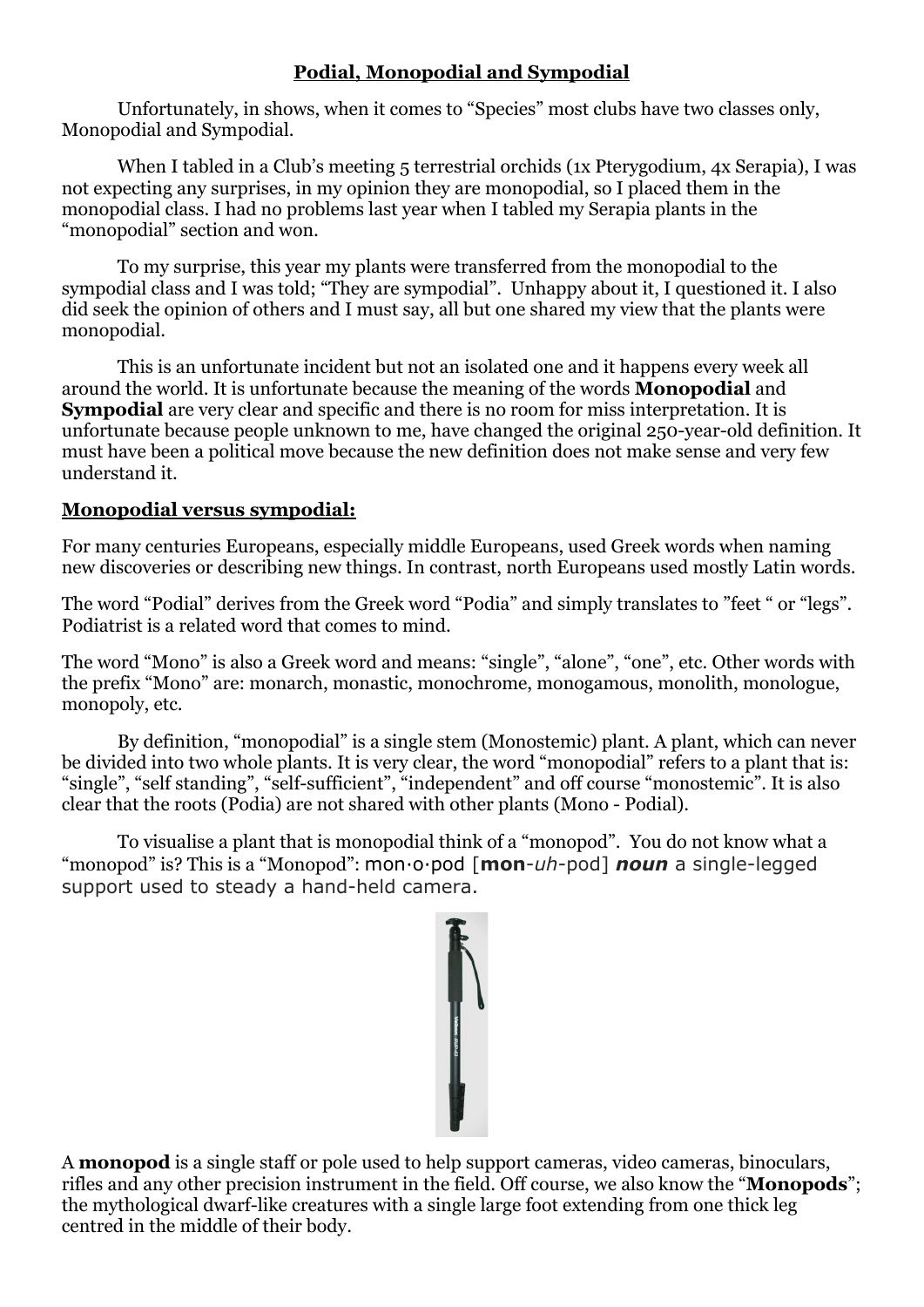From the above, it is very clear that the definition on "Monopod" and therefore "Monopodial" is very clear and specific. It is also very clear that the name refers to the appearance and when it comes to orchids, it does not in any way differentiate between terrestrials and epiphytes, annuals and evergreens, plants that grow from seed, cuttings or tubers. It is an ill-conceived idea that orchids with limited life span (annuals) cannot be monopodial.

"Sym" is also a Greek word, a very confusing one. It is meaningless when used alone and has numerous interpretations when added to other words, as a prefix, for example: "joint", "together", "with", "sharing", etc. Words using "Sym" as a prefix are: Symbiotic, Symbolic, Symmetric, Sympathetic, Symphony, Symposium, Symptoms, etc. By definition, the word "sympodial" implies that a plant, given time, will develop into a large inter- connected, selfsupporting specimen. A specimen made up from growths of many generations all sharing the same roots, "living together" and "supporting each other".

When it comes to the definition of "sympodial", it is almost certain that it was based on orchids not found in Europe like cattleya and catasetum. New genera were added but the definition did not change much the last 250 years.

The definition "Monopodial" was probably based on terrestrial orchids found in Europe, like Ophrys, Orchis, Satyrion, etc. The definition has changed substantially to represent exclusively the vandaceous orchids. Practically, today we have two groups: Vandaceous and Non-Vandaceous. The words "monopodial" and "sympodial" are still being used; however, they have no real meaning simply because vandaceous plants are not necessarily monopodial and many non-vandaceous plants are in fact monopodial.

#### **Podial, Monopodial and Sympodial: The author's point of View.**

Facts of life:

All life forms are born to multiply and die. Nothing lives forever.

Today's definition of "monopodial" plants claims that monopodial plants grow forever. That is a scientifically not sound argument.

All plants grow upright because plants need light.

Another claim is that monopodial orchids grow upright. That is silly because it suggests that sympodial orchids do not. All plants grow upright and nothing lives forever.

The true difference between a monopodial and sympodial is simple. Sympodial plants can be divided into two or more healthy independent plants, each sharing a part of the original root system and capable of surviving if planted separately. Monopodial plants, being "single stem" plants (monostemic), cannot be divided.

The majority of orchids are sympodial; however, there are many genera that are monopodial and there are also orchids that are neither monopodial nor sympodial; I call them **"Podial"**.

**Podial** are orchids that have no visible stems or leaves, only roots; Just legs = "Podia". Today, this "podial" group of orchids, because of there are classified as Vandaceous, are listed as Monopodial. **I hope the name will be adopted soon or later officially.**

**Sympodial:** For an orchid to be sympodial it must satisfy at least 3 main criteria if not all four.

- **1. New growths are part of the main plant and are either attached to the main body or to the pseudo-bulbs or to bulbs. The number of new growths is NOT limited to one. Some pseudo-bulbs can produce 2-3 new growths simultaneously.**
- **2. Pseudo-bulbs, bulbs and roots are interconnected and continue to support the new growth(s) for the life of the plant.**
- **3. Sympodial orchids can be propagated by seed, division, cuttings, keikis and almost all genera can be mericloned.**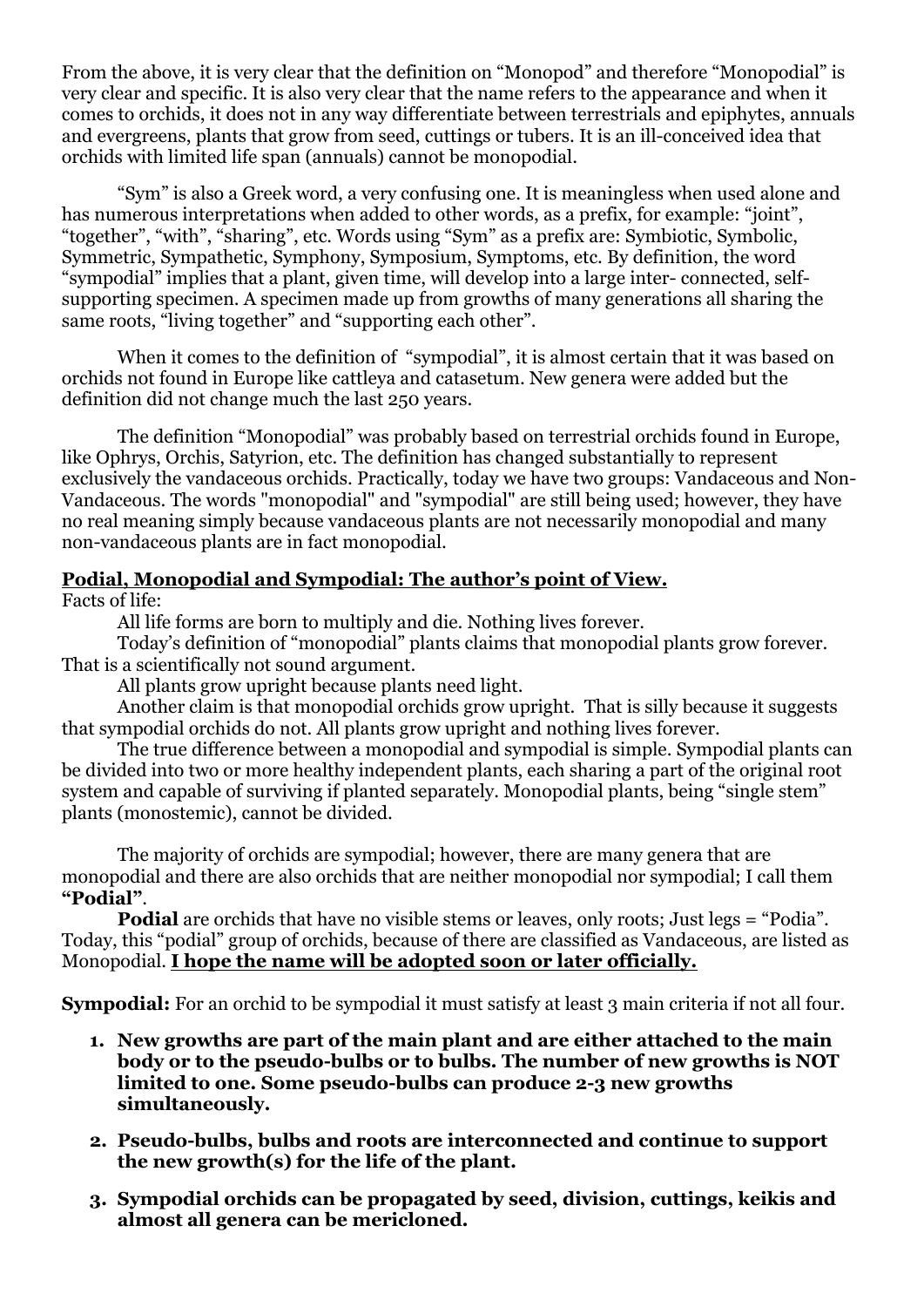**4. Some genera produce keikis (young plants). These keikis can be attached to a flower spike, a runner, a pseudo-bulbs or a leave. Orchids with keikis are sympodial.** 

**Monopodial:** "Monopodial" orchids have their own characteristics.

- **1. Only Single Stem (Monostemic) plants can be Monopodial.**
- **2. Monopodial orchids, being single stem plants, do not share their root system with other "suckers" or "stems".**
- **3. Monopodial orchids grow upwards only but "branching" can occur. Branches do not have roots at the point of branching, like keikis do.**
- **4. Monopodial orchids can only be propagated by seed, tubers, cuttings or mericloning.**

**Podial:** Podial orchids have their own characteristics and are very easy to recognise.

- 1. **Podial orchids are just a bunch of roots that contain chlorophyll and have taken over the function of the leaves.**
- **2. Can only be grown from seed and cannot be propagated in any other way.**
- **3. Have no visible stem and rarely have leaves. Only young seedlings may have leaves.**

Species of the genus Chiloschista are typical representatives of this group.

**You may ask.** Why Vandaceous plants are classified as "monopodial"?

That's something of a mystery to me that I cannot explain. Most Vandaceous plants are in fact "sympodial". Every claim made about vandaceous plants can be rebutted. The tallest unsupported orchids are Dendrobiums; the claim that Vandaceous orchids do not have terminal flowers spikes is not true (V. merrillii); the claim that Vandaceous plants grow upwards (upright) or grow forever is not true. Many vandaceous plants are planted in baskets because the branches grow "downwards" (hanging down). For example: Species of the Genus: Cleisostoma.

# **Examples:**

**Sarcochilus**: Clearly a "Sympodial" Orchid of the Vanda family. Large specimens have multiple stems with roots that support new and old stems. The plants are spreading sideways and can form very large specimens. **Sarcochilus can be propagated by division**.

**Ascocentrum miniatum**. Large specimens can be seen in shows all over the world. The numerous flower spikes, grown from numerous stems, all connected at the basis, all using the existing root system, etc. **Ascocentrum can be propagated by division**.

**Phalaenopsis:** Typical "sympodial" orchids: They grow upright but spreading sideways like strawberries do, by producing runners with "keikis". Other orchid genera that do the same are: Dendrobiums, Epidendrums, Oncidiums, Brassias, Phragmipediums, Pleurothallid Alliance (Stellis, Pleuropthallis, Restrepia, etc.), etc. **ALL SYMPODIAL.** As the saying goes: If it walks like a duck, quacks like a duck, lay eggs like a duck, is a duck.

What very few people realise is that Keikis make it possible for Phalenopsis to propagate itself by division. Phalenopsis species can produce up to 10 or more keikis at any given time. The parent plant supports these "babies" for a considerable time until they produce their own aerial roots and can partly support themselves. Most keikis unable to find and attach themselves on branches touch the ground and start a new life. Runners run parallel to the ground, like strawberries do and keikis touch the ground faster. In the mean time the keikis continue to use the roots of the